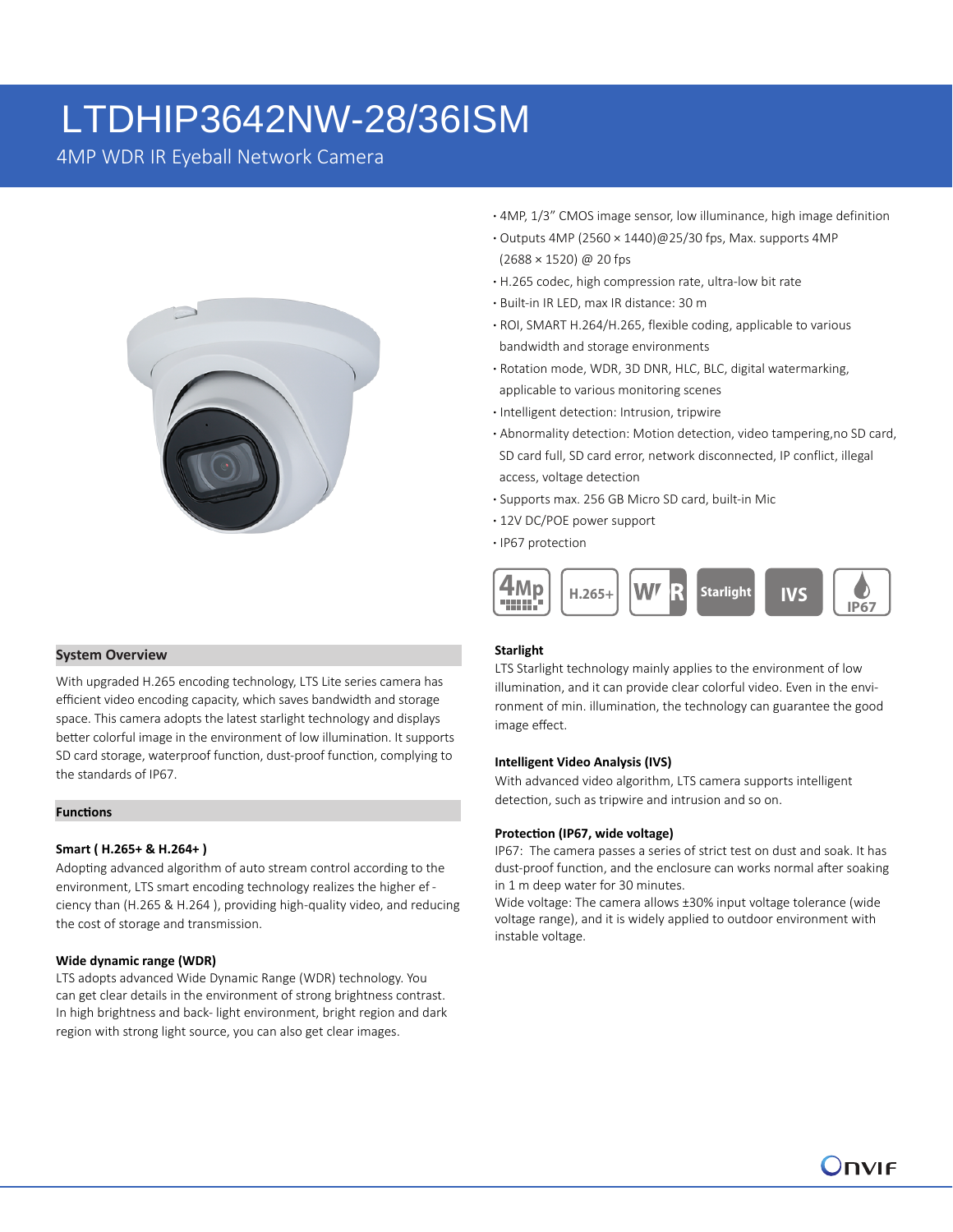# **Technical Specification**

# Camera

| Image Sensor             |          | 1/3" 4Megapixel progressive CMOS                                                                                          |                       |                                 |                                |  |
|--------------------------|----------|---------------------------------------------------------------------------------------------------------------------------|-----------------------|---------------------------------|--------------------------------|--|
| <b>Effective Pixels</b>  |          | 2688 (H) × 1520 (V)                                                                                                       |                       |                                 |                                |  |
| <b>ROM</b>               |          | 128 MB                                                                                                                    |                       |                                 |                                |  |
| <b>RAM</b>               |          | 128 MB                                                                                                                    |                       |                                 |                                |  |
| Scanning System          |          | Progressive                                                                                                               |                       |                                 |                                |  |
| Electronic Shutter Speed |          | Auto/Manual 1/3 s-1/100000 s                                                                                              |                       |                                 |                                |  |
| Min. Illumination        |          | 0.008 Lux @ F1.6                                                                                                          |                       |                                 |                                |  |
| IR Distance              |          | 30 m (98.43 ft)                                                                                                           |                       |                                 |                                |  |
| IR On/Off Control        |          | Auto/Manual                                                                                                               |                       |                                 |                                |  |
| <b>IR LEDs Number</b>    |          | $\overline{2}$                                                                                                            |                       |                                 |                                |  |
| Pan/Tilt/Rotation Range  |          | Pan: 0°-360°<br>Tilt: 0°-78°<br>Rotation: 0°-360°                                                                         |                       |                                 |                                |  |
| Lens                     |          |                                                                                                                           |                       |                                 |                                |  |
| Lens Type                |          | Fixed-focal                                                                                                               |                       |                                 |                                |  |
| Mount Type               |          | M12                                                                                                                       |                       |                                 |                                |  |
| Focal Length             |          | $2.8$ mm<br>$3.6$ mm                                                                                                      |                       |                                 |                                |  |
| Max. Aperture            |          | F1.6<br>F1.6                                                                                                              |                       |                                 |                                |  |
| Field of View            |          | $2.8$ mm:<br>Pan: 102.0°<br>Tilt: 55.0°<br>Diagonal: 121.0°<br>$3.6$ mm:<br>Pan: 84.0°<br>Tilt: 45.0°<br>Diagonal: 100.0° |                       |                                 |                                |  |
| Iris Type                |          | Fixed aperture                                                                                                            |                       |                                 |                                |  |
| Close Focus Distance     |          | 2.8 mm: 0.9 m (2.95 ft)<br>3.6 mm: 1.6 m (3.61 ft)                                                                        |                       |                                 |                                |  |
| <b>DORI</b><br>Distance  | Lens     | Detect                                                                                                                    | Observe               | Recognize                       | Identify                       |  |
|                          | $2.8$ mm | 56 m<br>(183.73 ft)                                                                                                       | 22.4 m<br>(73.49 ft)  | 11.2 <sub>m</sub><br>(36.75 ft) | 5.6 <sub>m</sub><br>(18.37 ft) |  |
|                          | 3.6 mm   | 80 m<br>(262.47 ft)                                                                                                       | 32.0 m<br>(104.99 ft) | 16.0 m<br>(52.49 ft)            | 8.0 m<br>(26.25 ft)            |  |
|                          |          |                                                                                                                           |                       |                                 |                                |  |

| <b>General IVS Analytics</b> | Intrusion; tripwire                                                                                                                                |  |  |
|------------------------------|----------------------------------------------------------------------------------------------------------------------------------------------------|--|--|
| Video                        |                                                                                                                                                    |  |  |
| Video Compression            | H.265; H.264; H.264B; MJPEG                                                                                                                        |  |  |
| Smart Codec                  | Yes                                                                                                                                                |  |  |
| Video Frame Rate             | Main stream:<br>2688 × 1520 (1 fps-20 fps)<br>2560 × 1440 (1 fps-25/30 fps)<br>Sub stream:<br>704 × 576 (1 fps-25 fps)<br>704 × 480 (1 fps-30 fps) |  |  |
| Stream Capability            | 2 streams                                                                                                                                          |  |  |

| Resolution              | 2688 × 1520 (2688 × 1520); 2560 × 1440 (2560 ×<br>1440); 2304 × 1296 (2304 × 1296); 1080p (1920 ×<br>1080); 1.3M (1280 × 960); 720p (1280 × 720); D1 (704<br>× 576/704 × 480); VGA (640 ×480); CIF (352 × 288/352<br>$\times$ 240) |  |  |  |
|-------------------------|------------------------------------------------------------------------------------------------------------------------------------------------------------------------------------------------------------------------------------|--|--|--|
| <b>Bit Rate Control</b> | CBR/VBR                                                                                                                                                                                                                            |  |  |  |
| Video Bit Rate          | H.264: 32 Kbps-6144 Kbps<br>H.265: 12 Kbps-6144 Kbps                                                                                                                                                                               |  |  |  |
| Day/Night               | Auto(ICR)/Color/B/W                                                                                                                                                                                                                |  |  |  |
| <b>BLC</b>              | Yes                                                                                                                                                                                                                                |  |  |  |
| <b>HLC</b>              | Yes                                                                                                                                                                                                                                |  |  |  |
| <b>WDR</b>              | 120 dB                                                                                                                                                                                                                             |  |  |  |
| White Balance           | Auto/natural/street lamp/outdoor/manual/regional<br>custom                                                                                                                                                                         |  |  |  |
| Gain Control            | Auto/Manual                                                                                                                                                                                                                        |  |  |  |
| Noise Reduction         | 3D DNR                                                                                                                                                                                                                             |  |  |  |
| <b>Motion Detection</b> | OFF/ON (4 areas, rectangular)                                                                                                                                                                                                      |  |  |  |
| Region of Interest(RoI) | Yes (4 areas)                                                                                                                                                                                                                      |  |  |  |
| Smart IR                | Yes                                                                                                                                                                                                                                |  |  |  |
| Image Rotation          | 0°/90°/180°/270° (Supports 90°/270° with 1080p<br>resolution and lower.)                                                                                                                                                           |  |  |  |
| Mirror                  | Yes                                                                                                                                                                                                                                |  |  |  |
| Privacy Masking         | 4 areas                                                                                                                                                                                                                            |  |  |  |
| Audio                   |                                                                                                                                                                                                                                    |  |  |  |
| Built-in MIC            | Yes                                                                                                                                                                                                                                |  |  |  |
| Audio Compression       | G.711A; G.711Mu; G.726; AAC                                                                                                                                                                                                        |  |  |  |
| Network                 |                                                                                                                                                                                                                                    |  |  |  |
| Network                 | RJ-45 (10/100 Base-T)                                                                                                                                                                                                              |  |  |  |
| Protocol                | IPv4; IPv6; HTTP; HTTPS; TCP; UDP; ARP; RTP; RTSP;<br>RTCP; RTMP; SMTP; FTP; SFTP; DHCP; DNS; DDNS;<br>QoS; UPnP; NTP; Multicast; ICMP; IGMP; NFS; PPPoE;<br>802.1x; Bonjour                                                       |  |  |  |
| Interoperability        | ONVIF(Profile S/Profile G/Profile T);CGI; P2P;<br>Milestone; Genetec                                                                                                                                                               |  |  |  |
| User/Host               | 20                                                                                                                                                                                                                                 |  |  |  |
| Edge Storage            | LTS Cloud; FTP; SFTP; Micro SD Card (support max.<br>256 GB); NAS                                                                                                                                                                  |  |  |  |
| <b>Browser</b>          | ΙE<br>Chrome<br>Firefox                                                                                                                                                                                                            |  |  |  |
| Management Software     | Smart PSS; DSS; DMSS                                                                                                                                                                                                               |  |  |  |
| Mobile Phone            | IOS; Android                                                                                                                                                                                                                       |  |  |  |
| Certification           |                                                                                                                                                                                                                                    |  |  |  |
| Certifications          | CE-LVD: EN60950-1<br>CE-EMC: Electromagnetic Compatibility Directive<br>2014/30/EU<br>FCC: 47 CFR FCC Part 15, Subpart B                                                                                                           |  |  |  |